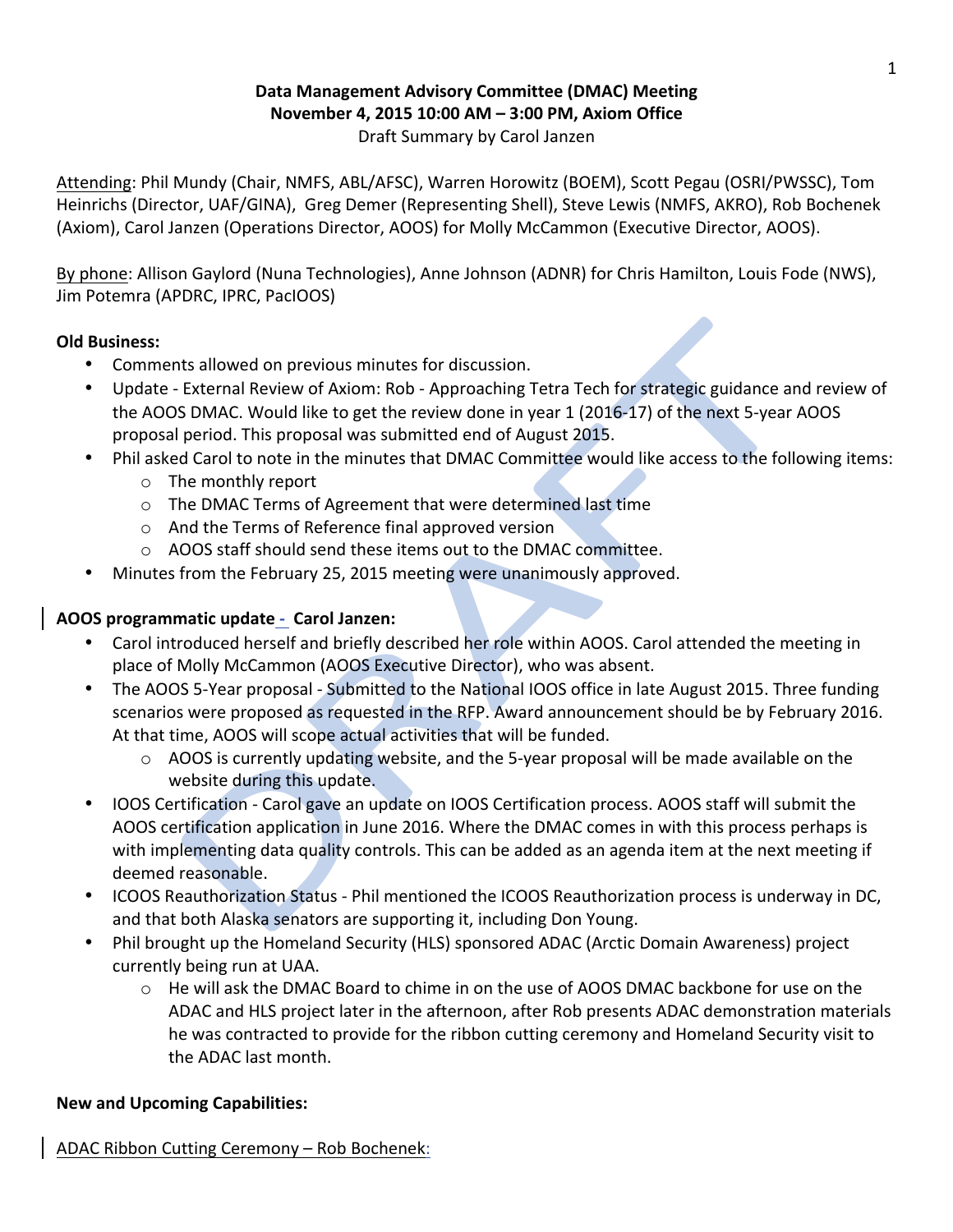- Rob demonstrated a model run using Hycom. Comments centered on the data used to run the model. It was noted that to run this model in real-time in data assimilation mode requires a full staff of people to do this correctly. Rob stressed that this was just a demonstration to show what was possible, and not intended to be served as an operational model at this stage.
- Rob stressed that many these tools developed for ADAC are new products, and that AOOS can take advantage of these tools for developing new capabilities going forward.
- Discussion took place on how AOOS would be a great place to test these trajectory models, but modelers need to be involved to improve them and work on what observations are needed to better run them. AOOS should serve as the testbed for these models, but not necessarily the model managers or organization that runs them operationally.
- It was emphasized by the DMAC members that knowing what data are used to run these types of models is important.
- It was also stressed that the models should be test run where there were observations to evaluation how well they are working and perhaps, use observational data to learn how to improve the models in other areas.
- Observations are required to make these models work, therefore testing models will also help direct where to put observational assets.
- As an example, Phil reminded group that atmospheric-ocean models without data, especially in PWS, failed to provide accurate oil spill trajectories in the absence of without data assimilation due to complexity of topography and importance of wind forcing on surface currents.
- Coordination with ERMA is essential to avoid conflict of interest in ERMA/AOOS, and it needs to be clearly stated that these model outputs do not constitute an official forecast.
- Perhaps, find projects to fund (or AOOS might fund) some observations to test the models. These observations would then be justified in support of modeling.
- Committee stressed that if AOOS is going to feature such models, it has to be clearly printed that these are testbed model runs, and not operational.
- Rob continued to demo work going on with SECOORA: to show what the benefits of AOOS with AXIOM working on SENCOOS and SECOORA will be.

# Next generation research workspace  $-$  Rob Bochenek

- Current AOOS workspace allows a person to put up research products and metadata. Not much else can be done there. AXIOM is enabling users to create **I-Python** notebooks, so they can work directly in the workspace using the CPU cores at the AOOS data center to do push data in workspace, analyze it, add colleagues to their space, and work together. They can also use any information ingested into the AOOS data catalogues. Rob provided a demonstration using climate models.
- These new capabilities are not fully vetted yet, but AOOS will have these capabilities.
- Proposed launch date for this capability is May 11, 2016.

# **Review DMAC Workplan:**

• The group discussed briefly the implications of Shell withdrawal, mainly in context of data ingestion at an accelerated pace. Tabled discussion for after lunch.

# **Lunch**

**Impacts of Shell Withdrawal-Carol Janzen**: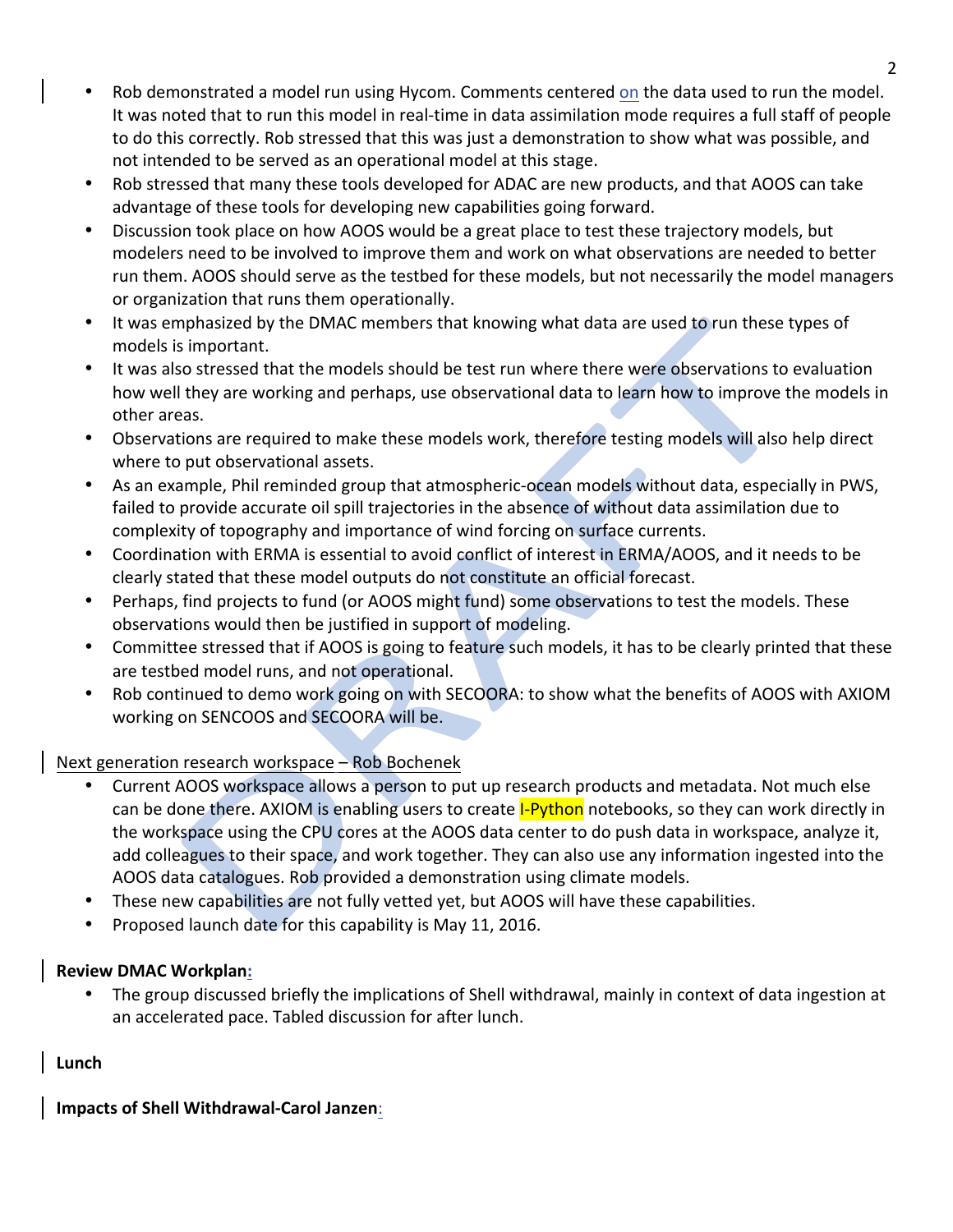- Ships of opportunities may be reduced with less activity in the region of the Chukchi Sea and Arctic. This will hinder existing programs in the Arctic...no clear answer on how to deal with this in 2016-2017.
- AMBON is done Shell has exercised its end-contract option, though existing funding that has been dispersed is safe.
- AOOS main goal at moment is to track what assets will be hindered by the departure, and get the data that Shell agreed to provide.
- Question about AOOS plan for Shell data to get it archived with meta data before Shell personnel are dispersed. Will move forward as time and resources allow.
- Question if Shell is going to release the bathymetry data This discussion has been underway for many years, but no forward action from Shell has been taken. There is no expectation that AOOS will be able to get Bathymetric data from Shell at this stage.

# **AOOS Priorities – Phil Mundy:**

**1.** Support cyberstructure:

No small feat to keep the system up and running; ingesting data, infrastructure support, etc.

- a. Data storage duplicity and safety. Rob described the backups, and how data are stored, the conclusion was things are fine in that department.
- b. Maintain and enhance Ocean Data Explorer...this is AOOS flagship product.
- c. Feedback comments have been provided to AXIOM by DMAC members, but there are still many mismatches on the website, and these should be dealt with.
- d. Other comments recommended improvements, like providing a way to adjust the ends of the times series on the data charts. These types of improvements on existing products should get done to make the tools more useful.
- e. This led to the comment: There are a lot of 90% issues (90% completed that is). The last 10% to completion needs to be made a priority.
- f. The topic of providing some sort of climatology product came up, perhaps better called "monthly climate products." Such a product should be discoverable on the website.
	- i. Caution about providing climatologies was discussed, as they require a lot of  $QA/QC$ .
	- ii. A value added product that a user can create on the fly would be very beneficial, like being able to create a long-term mean or find a climate summary on a station, or have a tool on AOOS website to produce these sort of things.
	- iii. Louise said Peter Olsson, as Alaska State Climatologies, might provide a perspective on what kind of product this would be, perhaps a "historical data calculator. "
	- iv. This is a good example of a real end-user need. Once a product is developed, it will enable a lot of others to do more.

Phil summarized: Advice as a committee with respect to developing "climatology-like" products, is to identify super-users and see if we can develop a product from our existing resources. Super users may be willing to pay or fund development.

- 2. Provide access to existing and new products and datasets based on objectives and priorities.
	- a. Phil noted that the large priorities spreadsheet from AOOS and the DMAC Plan were difficult to read. He suggested that the AOOS THEME cheat sheets worked better, but those were not included in the packet for Board or DMAC meeting. Furthermore, the Data Management section of this spreadsheet was not well populated.
	- b. Asked Carol to send the individual AOOS theme priority sheets developed for the Board Meeting out with the minutes.
- 3. Work with other IOOS RAs to develop cross-regional and national data products